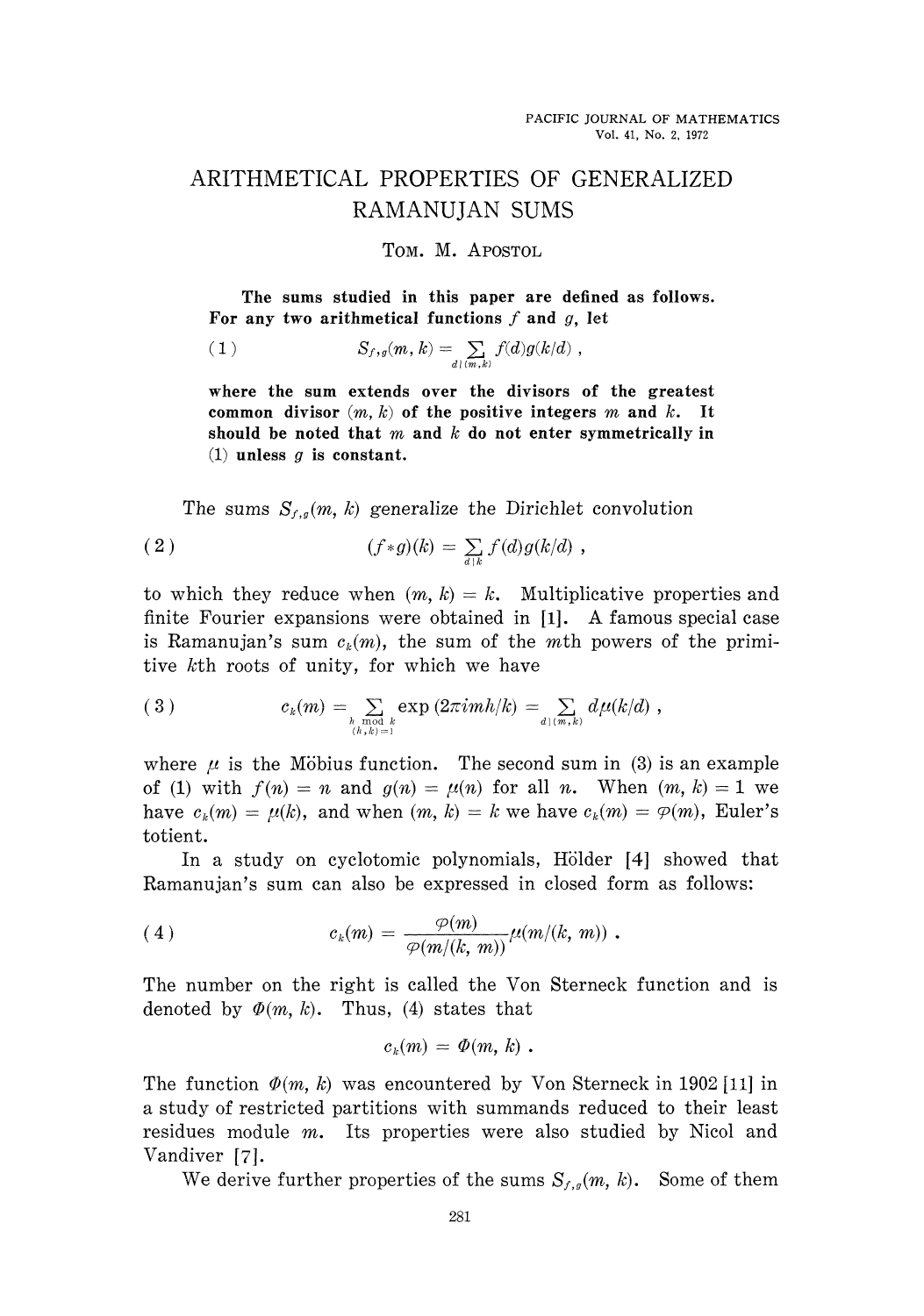generalize known properties of Ramanujan's sum or Von Sterneck's function. Others, when specialized, give new properties of these numbers. The methods of this paper are simpler than those used by earlier writers. In particular, roots of unity and restricted partitions mod *m* play no role.

2. Properties of Dirichlet convolution. The Dirichlet convolution (2) provides a natural setting for the results of this paper. It is well known that the operation \* is commutative and associative and has the identity element  $I$ , where

$$
I(n)=\left[\frac{1}{n}\right]=\begin{cases}1 & \text{if} \quad n=1\\ 0 & \text{if} \quad n>1\end{cases}.
$$

If  $g(1) \neq 0$  we let  $g^{-1}$  denote the Dirichlet inverse of g, defined by the equation  $g * g^{-1} = I$ . In particular,  $\mu^{-1}(n) = 1$  for all *n*.

The set of all functions g with  $g(1) \neq 0$  forms an abelian group under the operation \*. The subset of multiplicative functions is a subgroup. [A function *g* is called multiplicative if  $g(1) = 1$  and if  $g(mn) = g(m)g(n)$  whenever  $(m, n) = 1$ .

If *a* is any arithmetical function and if  $g(1) \neq 0$ , the equation

$$
S(n) = \sum_{d|n} a(d)g(n/d)
$$

holds if, and only if,

$$
a(n) = \sum_{d|n} S(d)g^{-1}(n/d) .
$$

The special case with  $g = \mu$  is the usual Möbius inversion formula.

By introducing the function

(5) 
$$
\alpha_{n,d} = \begin{cases} 1 & \text{if } d|n \\ 0 & \text{if } d \nmid n \end{cases}
$$

we can rewrite the sum in (1) in two alternate forms:

(6) 
$$
S_{f,g}(m, k) = \sum_{d|m} \alpha_{k,d} f(d) g(k/d),
$$

and

(7) 
$$
S_{f,g}(m, k) = \sum_{d|k} \alpha_{m,d} f(d) g(k/d) .
$$

For fixed k, Equation (6) expresses  $S_{f,g}(m, k)$  as a Dirichlet con volution,

(8) 
$$
S_{f,g}(m, k) = (h_{k} * \mu^{-1})(m) ,
$$

where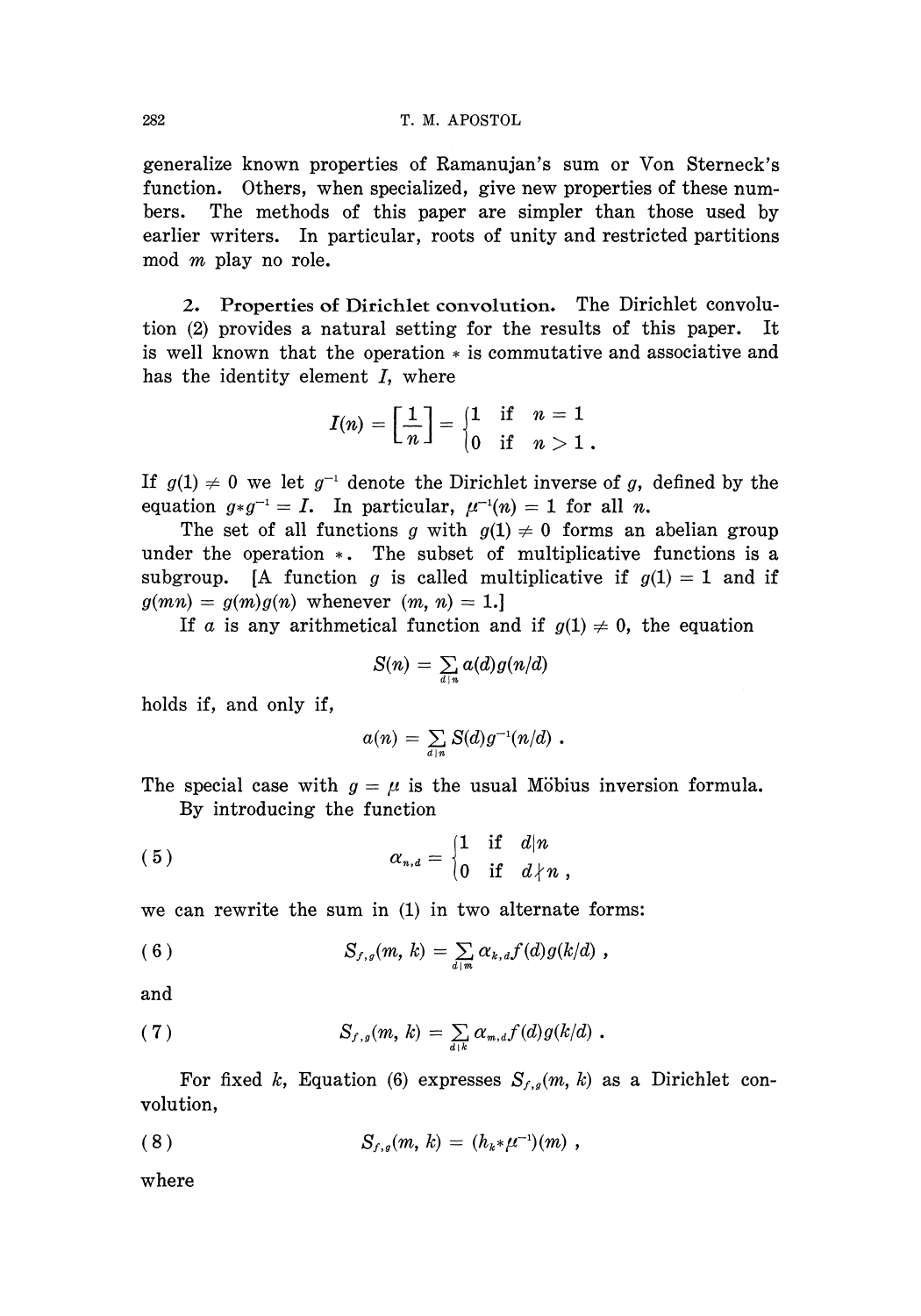$$
h_k(d) = \alpha_{k,d} f(d) g(k/d) \, .
$$

For fixed m, Equation (7) expresses  $S_{f,g}(m, k)$  as another Dirichlet con volution,

(9) 
$$
S_{f,g}(m, k) = (w_m * g)(k) ,
$$

where

$$
w_m(d) = \alpha_{m,d} f(d) \ .
$$

3. Dirichlet convolutions involving  $S_{f,g}(m, k)$ . This section derives arithmetical identities in the form of divisor sums whose terms contain the numbers  $S_{f,g}(m, k)$ .

NOTATION. The function  $\alpha$  is defined by (5) and, unless otherwise stated, the functions  $f$  and  $g$  are arbitrary. For any arithmetical function *a*, we denote the Dirichlet convolution  $a*\mu^{-1}$  by  $a^*$ . Thus,

$$
a^*(n) = \sum_{d|n} a(d) \; .
$$

For example, we have  $\mu^* = \mu_* \mu^{-1} = I$ , and  $(\mu^{-1})^* = \sigma$ , where  $\sigma(n)$  is the sum of the divisors of *n.*

**THEOREM 1.** If  $n \geq 1, k \geq 1$  we have

(10) 
$$
\sum_{d|n} S_{f,g}(d, k) = \sum_{d|(n,k)} f(d)g(k/d)\sigma(n/d).
$$

*Proof.* For fixed k, let  $S(m) = S_{f,g}(m, k)$ . Then by (8) we have  $S(m) = (h_k \ast \mu^{-1})(m)$ , so

$$
\sum_{d|n} S_{f,g}(d, k) = \sum_{d|n} S(d) = (S * \mu^{-1})(n)
$$
  
=  $(h_k * \mu^{-1} * \mu^{-1})(n) = (h_k * \sigma)(n)$   
=  $\sum_{d|n} \alpha_{k,d} f(d) g(k/d) \sigma(n/d) = \sum_{d|n,d|k} f(d) g(k/d) \sigma(n/d)$ ,

which proves Theorem 1.

EXAMPLES. Theorem 1 has a number of interesting corollaries. If  $(n, k) = n$  we obtain

$$
\sum_{d|n} S_{f,g}(d, k) = \sum_{d|n} f(d)g(k/d)\sigma(n/d) .
$$

If  $k = n$  this gives

$$
\sum_{d|n} S_{f,g}(d, n) = \sum_{d|n} f(d)g(n/d)\sigma(n/d).
$$

When  $g = \mu$  we can write this as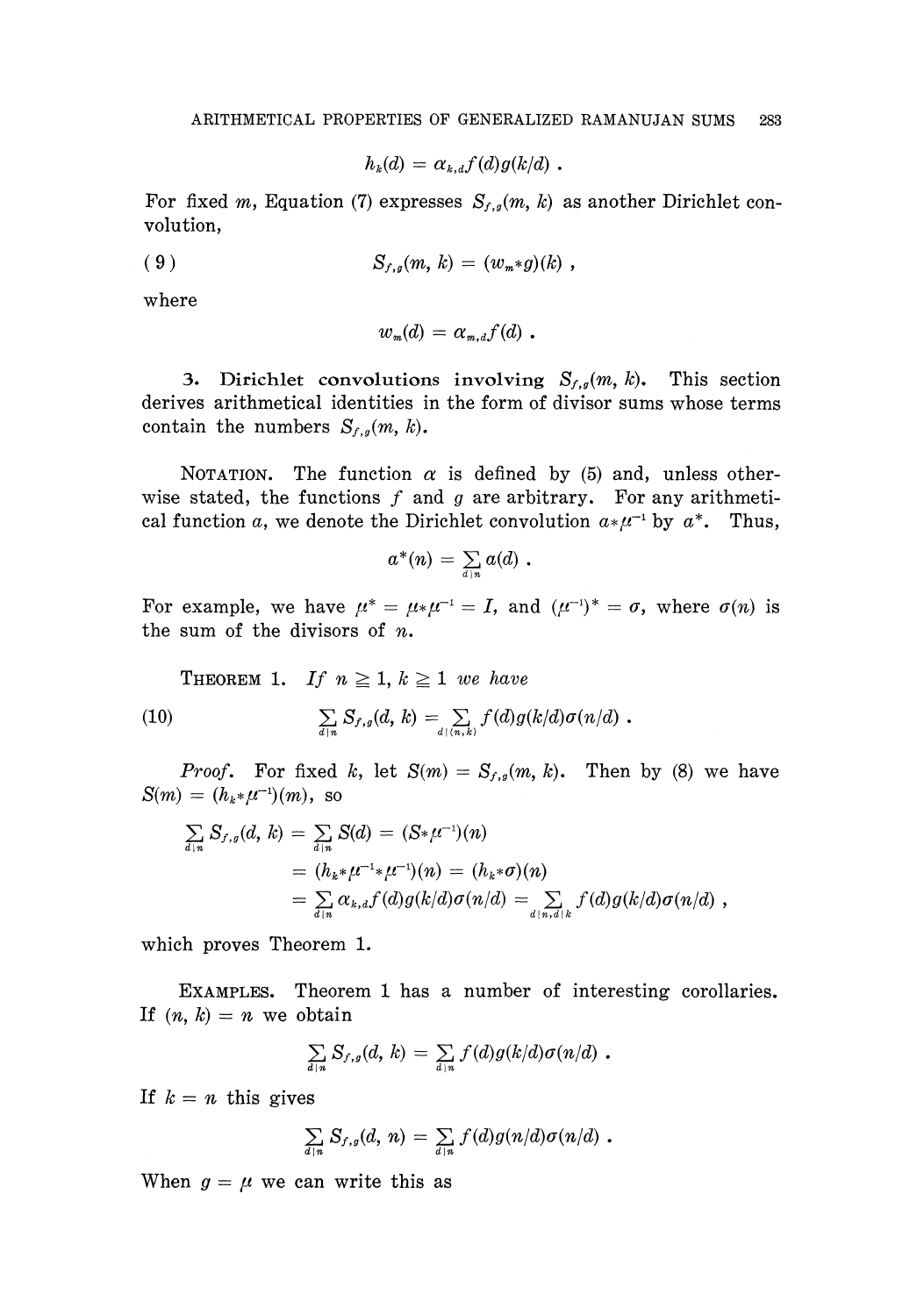(11) 
$$
\sum_{d|n} S_{f,\mu}(d, n) = \sum_{d|n} \mu(d) \sigma(d) f(n/d) .
$$

If f is completely multiplicative, that is, if  $f(ab) = f(a)f(b)$  for all a, b, and if  $f(n) \neq 0$ , then  $f(n/d) = f(n)/f(d)$  and (11) gives us

$$
\sum_{d|n} S_{f,\mu}(d, n) = f(n) \sum_{d|n} \mu(d) \sigma(d)/f(d)
$$
  
=  $f(n) \prod_{p|n} \left(1 - \frac{\sigma(p)}{f(p)}\right) = f(n) \prod_{p|n} \left(1 - \frac{2}{f(p)}\right),$ 

where the product is taken over all prime divisors of *n.* The special case  $f(n) = n$  gives a formula of Nicol and Vandiver ([7], Theorem VIII),

(12) 
$$
\sum_{d|n} \Phi(d, n) = n \prod_{p|n} \left(1 - \frac{2}{p}\right).
$$

We also have the following more general result.

THEOREM 2. Let  $a^*(n) = \sum_{d|n} a(d)$ , where  $a(n)$  is any arithmetical *function.* Then for  $n \geq 1, k \geq 1$  we have

(13) 
$$
\sum_{d|n} S_{f,g}(d, k) a(n/d) = \sum_{d|(n,k)} f(d) g(k/d) a^{*}(n/d).
$$

*Proof.* With the notation used in the proof of Theorem 1 we have

$$
\sum_{d|n} S_{f,g}(d, k)a(n/d) = (S*a)(n) = (h_**\mu^{-1}*a)(n) = (h_**a^*)(n)
$$
  
= 
$$
\sum_{d|k} \alpha_{k,d} f(d)g(k/d)a^*(n/d) = \sum_{d|n,d|k} f(d)g(k/d)a^*(n/d)
$$
,

which proves Theorem 2.

EXAMPLES. When  $a = \mu^{-1}$  then  $a^* = \sigma$  and Theorem 2 reduces to Theorem 1. When  $a = \mu$  then  $a^* = I$  and the second sum in (13) is

$$
\sum_{d|(n,k)} f(d)g(k/d)a^*(n/d) = \sum_{d|(n,k)} f(d)g(k/d)[d/n] = \alpha_{k,n}f(n)g(k/n).
$$

*d* Hence (13) becomes

$$
\textstyle \sum\limits_{d|n} S_{f,\,g}(d,\,k)\mu(n/d) = \begin{cases} f(n)g(k/n) & \text{if} \quad n\,|\,k \; , \\ 0 & \text{if} \quad n \not\mid k \; . \end{cases}
$$

This can also be deduced by Möbius inversion of (6) for fixed k. When  $k = n$ , Equation (13) can be written as

$$
\sum_{d|n} S_{f,g}(d, n) a(n/d) = \sum_{d|n} g(d) a^{*}(d) f(n/d).
$$

If we take  $g = \mu$  and assume that a is multiplicative and that f is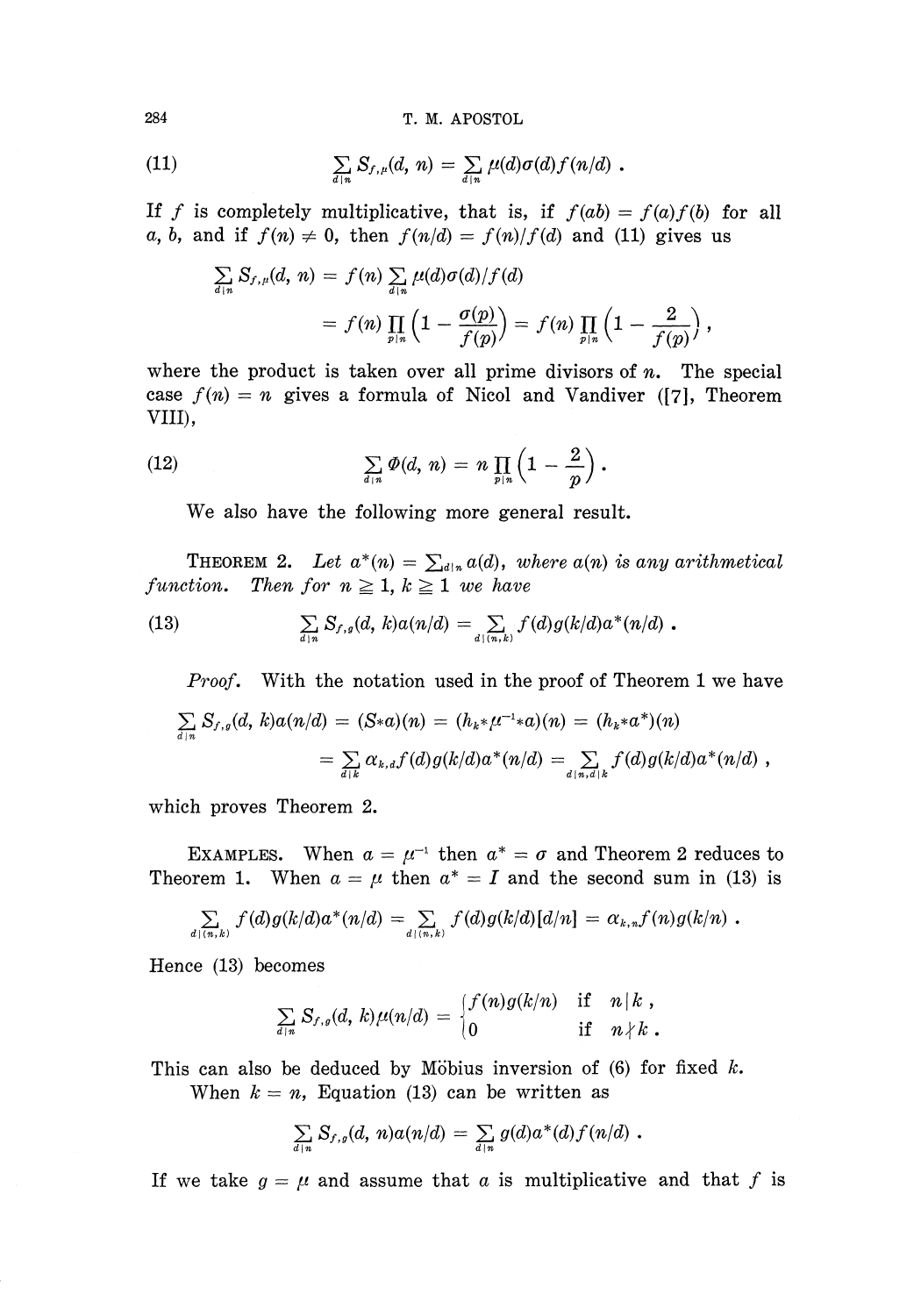completely multiplicative, with  $f(n) \neq 0$ , we obtain the following product formula, a further generalization of (12):

$$
\textstyle \sum\limits_{d \,|\, n} S_{f,\,\mu}(d,\,n) a(n/d) \,=\, f(n) \,\prod\limits_{p \,|\, n} \left(1 \,-\, \frac{a^*(p)}{f(p)}\right)\,.
$$

THEOREM 3. If  $n \geq 1$ ,  $m \geq 1$  we have

(14) 
$$
\sum_{d|n} S_{f,g}(m, d) = \sum_{d|(m,n)} f(d) g^{*}(n/d) ,
$$

*where*  $g^*(n) = \sum_{d|n} g(d)$ .

*Proof.* For fixed m, let  $S(k) = S_{f,g}(m, k)$ . Then by (9) we have  $S(k) = (w_m * g)(k)$ , so

$$
\sum_{d|n} S_{f,g}(m, d) = \sum_{d|n} S(d) = (S * \mu^{-1})(n)
$$
  
=  $(w_m * g * \mu^{-1})(n) = (w_m * g^*)(n)$   
=  $\sum_{d|n} \alpha_{m,d} f(d) g^*(n/d) = \sum_{d|n,d|m} f(d) g^*(n/d)$ ,

which proves Theorem 3.

EXAMPLES. For the special case  $g = \mu$  we have  $g^* = I$  so (14) becomes

(15) 
$$
\sum_{d|n} S_{f,\mu}(m, d) = \sum_{d|(m,n)} f(d)[d/n] = \alpha_{m,n} f(n) = \begin{cases} f(n) & \text{if } n|m, \\ 0 & \text{if } n \nmid m. \end{cases}
$$

When  $f(n) = n$  this gives a formula of Von Sterneck ([7], p. 825),

$$
\sum_{d|n} \varPhi(m, d) = \begin{cases} n & \text{if } n | m , \\ 0 & \text{if } n \nmid m . \end{cases}
$$

The type of argument used to prove Theorem 3 also gives the following more geneneral reseult.

**THEOREM 4.** For any arithmetical function a, let  $B = g * a$ . Then *for*  $m \geq 1, n \geq 1$  *we have* 

(16) 
$$
\sum_{d|n} S_{f,g}(m, d)a(n/d) = \sum_{d|(m,n)} f(d)B(n/d).
$$

If  $g(1) \neq 0$  and  $a = g^{-1}$ , then  $B = I$  and (16) reduces to

$$
\textstyle \sum\limits_{d|n} S_{f,\,g}(m,\,d) g^{-1}(n/d) \,=\, \alpha_{m,\,n} f(n) \,=\, \begin{cases} f(n) & {\text{if}} \quad n\,|\,m\;, \\ 0 & {\text{if}} \quad n\nmid m \;.\end{cases}
$$

When  $g = \mu$  this is the same as formula (15).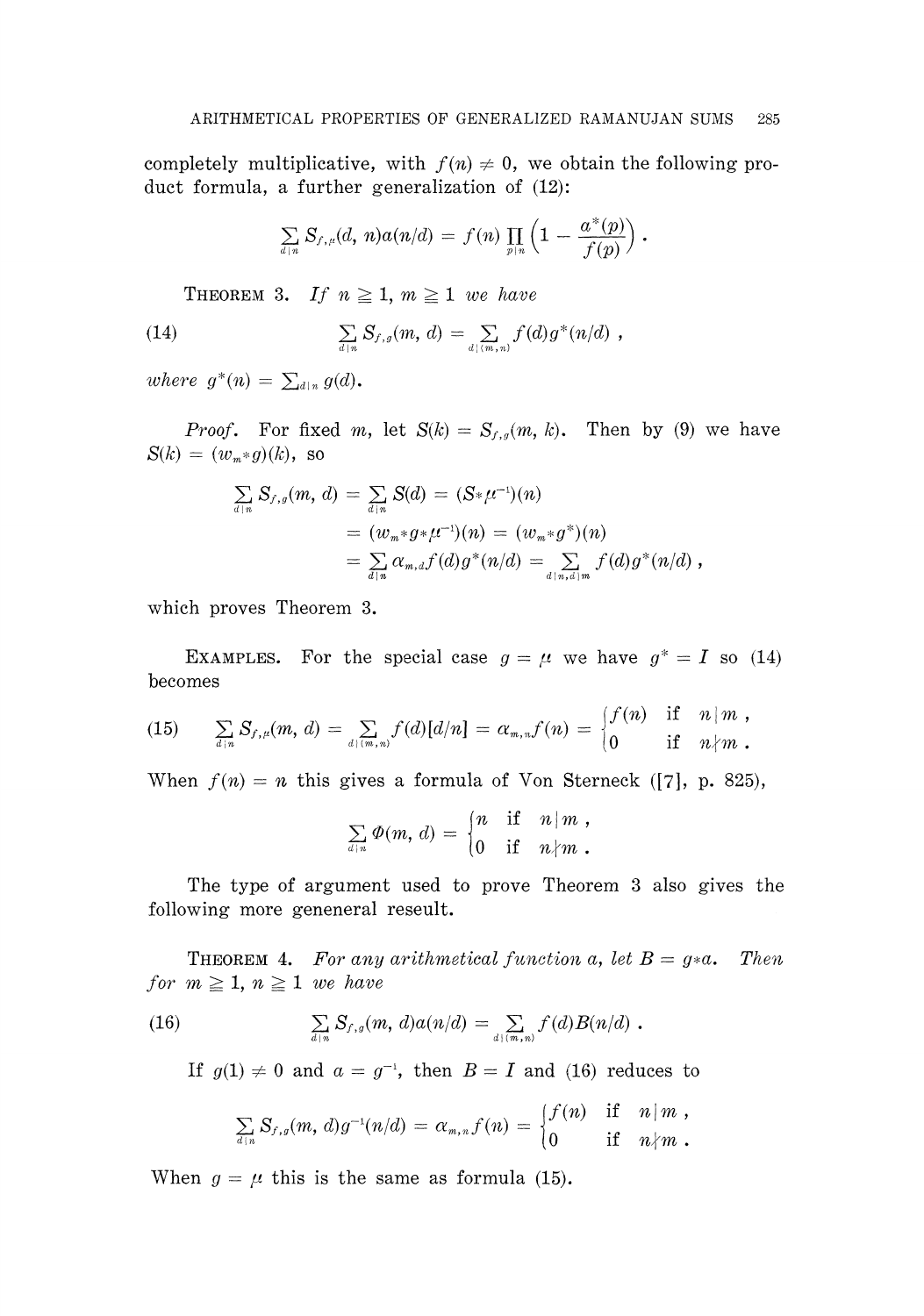EXAMPLES. When  $g = \mu$  and  $a(n) = n$ , then  $B = \mu * a = \varphi$  and (16) implies

$$
\sum_{d \, | \, n} dS_{f,\, \mu}\!\Big(m, \, \frac{n}{d}\Big) = \sum_{d \, | \, (m, \, n)} f(d) \varphi(n/d) \,\, .
$$

When  $f(n) = n$  this gives the following identity for Von Sterneck's function,

$$
\sum_{d|n} d\varPhi(m, n/d) = \sum_{d|(m,n)} d\varphi(n/d) .
$$

4. Partial sums involving the functions  $S_{f,g}(m, k)$ . The theo rems of this section deal with sums whose terms include the numbers  $S_{f,s}(m, k)$  where one of m or k is fixed and the other ranges over consecutive integers. First we introduce some notation.

As in the previous section we denote by  $a^*$  the divisor sum

$$
a^*(n) = \sum_{d|n} a(d) ,
$$

where *a* is any arithmetical function. For real  $x \ge 1$  we also write

$$
a^{\wedge}(x) = \sum_{n \leq x} a(n) ,
$$

and we put  $a^{\wedge}(x) = 0$  if  $x < 1$ . We shall make use of the following lemma.

LEMMA. *For any two arithmetical functions a and b we have*

$$
\sum_{n\leq x} (a * b)(n) = \sum_{n\leq x} a(n) b^{\wedge}(x/n).
$$

*Proof.* We have

$$
\sum_{n\leq x} (a*b)(n) = \sum_{n\leq x} \sum_{d\mid n} a(d)b(n/d) .
$$

If  $d|n$  we can write  $n = qd$  and we obtain

$$
\sum_{n\leq x}\sum_{d|n}a(d)b(n/d)=\sum_{d\leq x}a(d)\sum_{q\leq x/d}b(q)=\sum_{d\leq x}a(d)b^{\wedge}(x/d).
$$

THEOREM 5. For  $k \geq 1$ ,  $n \geq 1$ , and any arithmetical function a *we have*

(17) 
$$
\sum_{m=1}^{n} S_{f,g}(m, k) a^{\wedge}(n/m) = \sum_{d \mid k, d \leq n} f(d) g(k/d) (a^*)^{\wedge}(n/m).
$$

*Proof.* We use the lemma, then Equation (8), and then the lemma once more to get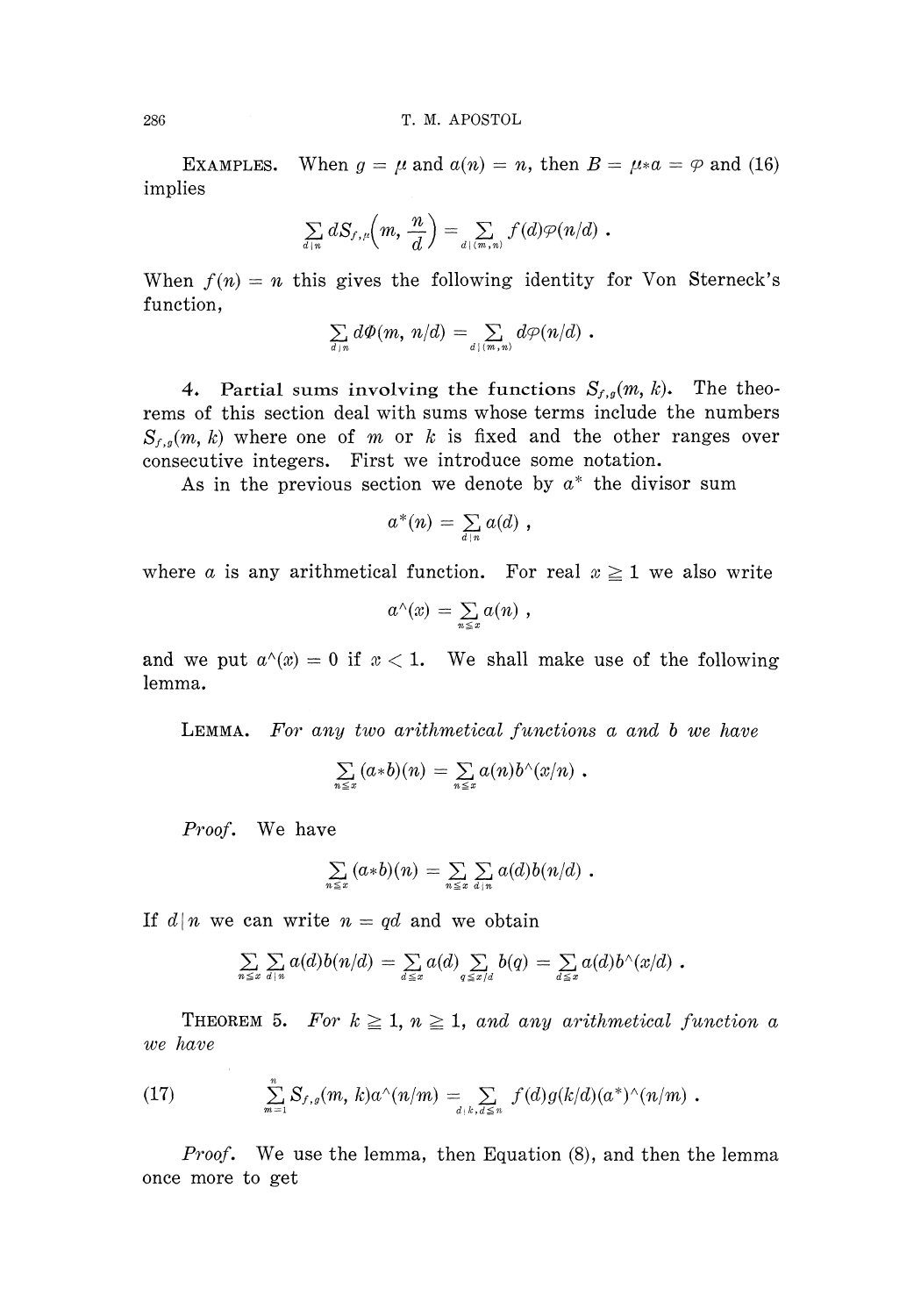$$
\sum_{m=1}^n S_{f,g}(m, k) a^\wedge(n/m) = \sum_{m=1}^n (h_k * \mu^{-1} * a)(m) = \sum_{m=1}^n (h_k * a^*)(m) \\ = \sum_{m=1}^n h_k(m) (a^*)^\wedge(n/m) = \sum_{m=1}^n \alpha_{k,m} f(m) g(k/m) (a^*)^\wedge(n/m) ,
$$

which proves (17).

EXAMPLES. If we take  $a = I$ , then  $a^{\wedge}(x) = 1$  for all  $x \ge 1$  and  $a^*(n) = 1$  for all *n*, so  $(a^*)^{\wedge}(x) = [x]$ , and Theorem 5 becomes

(18) 
$$
\sum_{m=1}^n S_{f,g}(m, k) = \sum_{d|k, d \leq n} f(d)g(k/d)[n/d].
$$

If  $k|n$ , say  $n = qk$ , then every divisor *d* of *k* is  $\leq n$  and (18) takes the form

$$
\sum_{m=1}^{q k} S_{f, g}(m, k) = q k \sum_{d|k} \frac{f(d)}{d} g(\frac{k}{d}) .
$$

For the special case  $f(n) = n$  this gives us

$$
\sum_{m=1}^{qk} S_{f,g}(m, k) = qkg^*(k) .
$$

In particular, when  $g = \mu$  we obtain the following formula of Von Sterneck ([7], p. 825):

$$
\textstyle\sum\limits_{m=1}^{q\,k}\varPhi(m,\,k)\,=\,qk\sum\limits_{d\mid k}\mu(d)\,=\,\begin{cases}q\quad&\text{if}\quad k\,=\,1\\0\quad&\text{if}\quad k\,>\,1\,\text{.}\end{cases}
$$

THEOREM 6. For  $m \geq 1$ ,  $n \geq 1$  and any arithmetical function a *we have*

(19) 
$$
\sum_{k=1}^n S_{f,g}(m, k) a^\wedge(n/k) = \sum_{d \mid m, d \leq n} f(d) (g * a)^\wedge(n/d).
$$

*Proof.* This time we use the lemma in conjunction with (9) to obtain

$$
\sum_{k=1}^{n} S_{f,g}(m, k) a^{\wedge}(n/k) = \sum_{k=1}^{n} (w_m * g * a)(k) = \sum_{k=1}^{n} w_m(k) (g * a)^{\wedge}(n/k) \n= \sum_{k=1}^{n} \alpha_{m,k} f(k) (g * a)^{\wedge}(n/k) = \sum_{k \mid m,k \leq n} f(k) (g * a)^{\wedge}(n/k) .
$$

This proves Theorem 6.

EXAMPLES. If  $a = g^{-1}$  we have  $g * a = I$  and  $I^{\wedge}(x) = 1$  for all  $x \geq$ 1, so Theorem 6 gives us the formula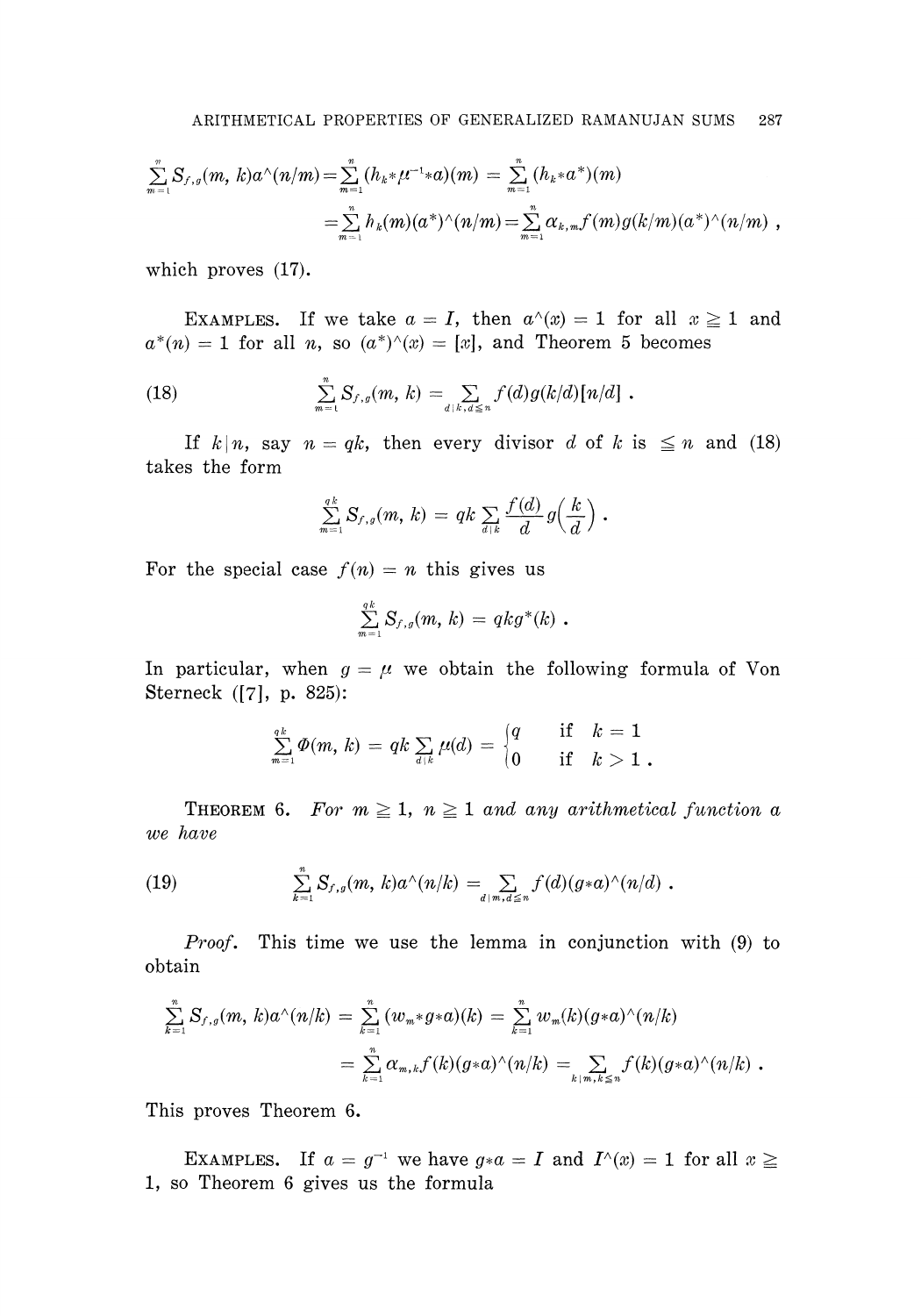(20) 
$$
\sum_{k=1}^n S_{f,g}(m, k)(g^{-1})^{\wedge}(n/k) = \sum_{d \mid m, d \leq n} f(d) .
$$

In particular, if  $g = \mu$  then  $(g^{-1})^{\wedge}(x) = [x]$  and (20) becomes

$$
\sum_{k=1}^n\bigg[\frac{n}{k}\bigg]S_{f,\,\mu}(m,\,k)=\sum_{d\,|\,m,\,d\leq n}f(d)\,.
$$

When  $f(n) = n$  this gives a theorem of Nicol ([6], p. 965),

$$
\sum_{k=1}^n \left[ \frac{n}{k} \right] \varphi(m, k) = \sum_{d \mid m, d \leq n} d = \sigma(m, n) .
$$

Here  $\sigma(m, n)$  is the sum of the divisors of m which are  $\leq n$ .

If we take  $a = I$ , then  $g * a = g$  and Theorem 6 becomes

(21) 
$$
\sum_{k=1}^n S_{f,g}(m, k) = \sum_{d \mid m, d \leq n} f(d) g^{\wedge}(n/d) .
$$

In particular, if  $f(n) = n$  and  $g = \mu$  we obtain the following formula for the sum of the  $m$ th powers of all the primitive  $k$ th roots of unity for  $k = 1, 2, \dots, n$ :

$$
\sum_{k=1}^n c_k(m) = \sum_{d \mid m, d \leq n} d\mu^{\wedge}(n/d) .
$$

When  $n = m$  this becomes

(22) 
$$
\sum_{k=1}^m c_k(m) = \sum_{d|m} d\mu^{\wedge}(m/d) .
$$

The right-hand member of (22) has the form  $(f * \mu^A)(m)$  where  $f(n) =$ *n.* Since  $f^{-1}(n) = n\mu(n)$ , inversion of (22) gives us the following formula for the partial sums of the Möbius function:

(23) 
$$
\sum_{n=1}^{m} \mu(n) = m \sum_{d|m} \frac{\mu(m/d)}{d} \sum_{k=1}^{d} c_k(d) .
$$

**THEOREM 7.** For  $k \geq 1$ ,  $n \geq 1$  and any completely multiplicative *function a we have*

$$
\sum_{m=1}^n a(m)S_{f,g}(m, k) = \sum_{d|k, d \leq n} a(d)f(d)g(k/d)a \wedge (n/d).
$$

*Proof.* We use formula (8) to obtain

$$
\sum_{m=1}^{n} a(m) S_{f,g}(m, k) = \sum_{m=1}^{n} a(m) \sum_{d \mid m} h_k(d) = \sum_{d=1}^{n} a(d) h_k(d) \sum_{q \leq n/d} a(q)
$$
  
= 
$$
\sum_{d=1}^{n} a(d) h_k(d) a^{\wedge}(n/d) = \sum_{d \mid k, d \leq n} a(d) f(d) g(k/d) a^{\wedge}(n/d) .
$$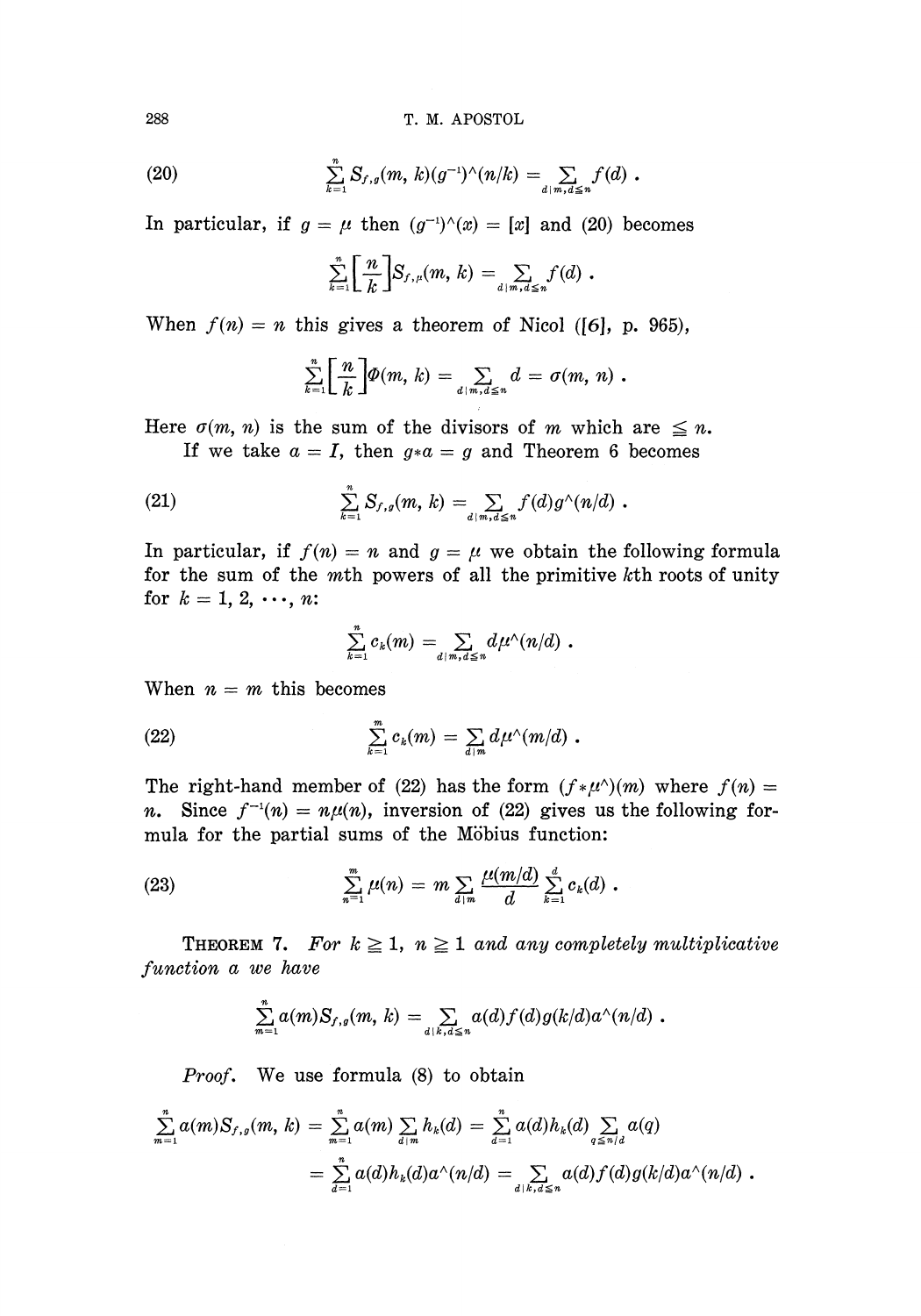This proves Theorem 7.

EXAMPLES. If  $a(n) = n$  then  $a^{\wedge}(x) = [x]([x] + 1)/2$  and Theorem 7 gives us

(24) 
$$
\sum_{m=1}^n m S_{f,g}(m, k) = \frac{1}{2} \sum_{d \mid k, d \leq n} df(d)g(k/d)[n/d][(n/d]+1).
$$

If  $k | n$ , say  $n = qk$ , then  $\lfloor n/d \rfloor = qk/d$  if  $d | k$  and (24) becomes

$$
\sum_{m=1}^{ak} m S_{f,g}(m, k) = \frac{1}{2} q^2 k^2 \sum_{a|k} \frac{f(d)}{d} g(k/d) + \frac{1}{2} q k \sum_{a|k} f(d) g(k/d) .
$$

When  $g = \mu$  and  $f(n) = n$  we obtain the formula

$$
\sum_{m=1}^{q\,k} m \varPhi(m,\,k) = \frac{1}{2} q^2 k^2 I(k) \,+\, \frac{1}{2} q k \varphi(k) = \begin{cases} \frac{1}{2} q(q\,+\,1) \quad &\text{if}\quad k=1 \; , \\ \\ \frac{1}{2} q k \varphi(k) \quad &\text{if}\quad k>1 \; . \end{cases}
$$

When  $q = 1$  this gives Theorem III of Nicol and Vandiner ([7], p. 830).

In Theorem 5 of [1] it was shown that for  $R(s) > 1$  we have

(25) 
$$
\sum_{m=1}^{\infty} \frac{S_{f,g}(m, k)}{m^s} = \zeta(s) \sum f(d)g(k/d)d^{-s}
$$

where  $\zeta(s) = \sum_{n=1}^{\infty} n^{-s}$ . Theorem 7 leads to another proof of this for mula and also gives an estimate for the growth of the partial sums of the series on the left. Taking  $a(m) = m^{-s}$ , and putting  $\sigma = R(s)$ , we have (see [2], p. 618)

(26) 
$$
a^{\wedge}(x) = \sum_{m \leq x} \frac{1}{m^s} = \frac{x^{1-s}}{1-s} + \zeta(s) + O(x^{-\sigma}).
$$

This formula is valid for all complex  $s \neq 1$  with  $\sigma > 0$ . Using this in Theorem 7 and taking  $n = qk$ , we obtain the formula

(27) 
$$
\sum_{m=1}^{ak} \frac{S_{f,g}(m, k)}{m^s} = \frac{q^{1-s}k^{1-s}}{1-s} \sum_{d|k} f(d)g(k/d)d^{-1} + \zeta(s) \sum_{d|k} f(d)g(k/d)d^{-s} + O(q^{-\sigma}k^{-\sigma} \sum_{d|k} |f(d)g(k/d)|) .
$$

If  $\sigma > 1$ , the terms on the right which contain q approach 0 as  $q \rightarrow \infty$ and we obtain (25).

For the special case  $f(d) = d$ ,  $g = \mu$ , we have

$$
\sum_{a \, | \, k} f(d) g(k/d) d^{-1} = \sum_{a \, | \, k} \mu(k/d) = 0 \quad \text{if} \quad k > 1.
$$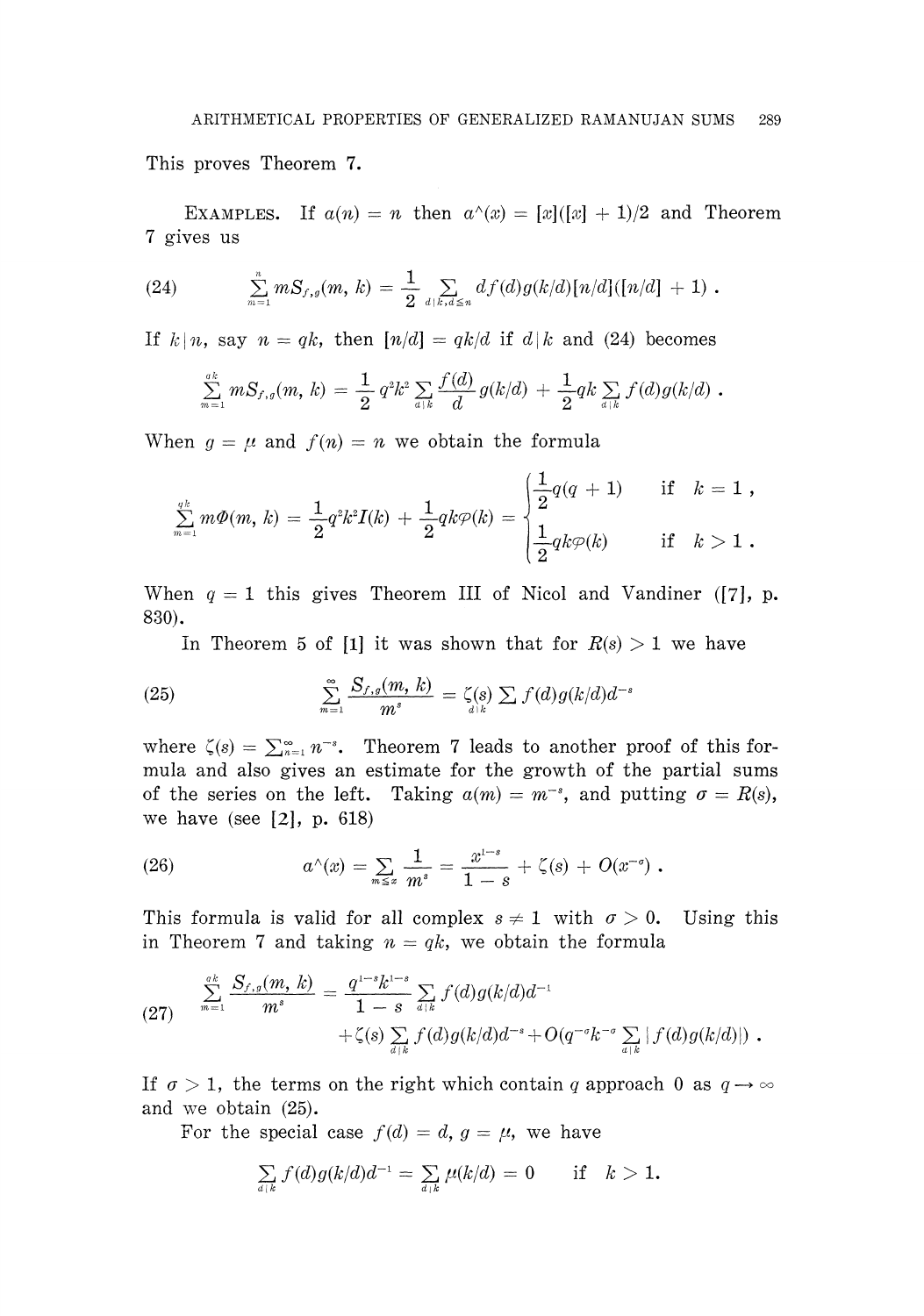In this case the first term on the right of  $(27)$  vanishes if  $k > 1$  and the third term approaches 0 as  $q \rightarrow \infty$  when  $\sigma > 0$ . This gives a celebrated formula of Ramanujan ([9], p. 199)

$$
\sum_{m=1}^{\infty} \frac{c_k(m)}{m^s} = \zeta(s) \sum_{d|k} d^{1-s} \mu(k/d) ,
$$

valid for  $k > 1$  and all complex  $s \neq 1$  with  $\sigma > 0$ .

For  $s = 1$  we have, instead of (26), the estimate

$$
a^{\wedge}(x)=\sum_{m\leq x}\frac{1}{m}=\log x+C+O\Big(\frac{1}{x}\Big),
$$

where *C* is Euler's constant. Using this in Theorem 7 with  $n = qk$ we obtain the formula

$$
\sum_{m=1}^{q^k} \frac{S_{f,g}(m, k)}{m} = (C + \log k + \log q) \sum_{d|k} f(d) d^{-1} g(k/d)
$$

$$
- \sum_{d|k} f(d) d^{-1} g(k/d) \log d + O(q^{-1} k^{-1} \sum_{d|k} |f(d) g(k/d)|) .
$$

This shows that the series  $\sum_{m=1}^{\infty} S_{f,g}(m, k)/m$  converges if and only if the coefficient of  $log q$  vanishes, that is, if and only if

(28) 
$$
\sum_{d|k} f(d)d^{-1}g(k/d) = 0,
$$

in which case we obtain

$$
\sum_{m=1}^{\infty} \frac{S_{f,g}(m,\,k)}{m} = \, - \, \sum_{d \, | \, k} f(d) d^{-1} g(k/d) \, \log \, d \,\, .
$$

When  $f(d) = d$  and  $g = \mu$ , Equation (28) is satisfied for  $k > 1$  and we obtain another formula of Ramanujan ([9], p. 199),

$$
\sum_{m=1}^{\infty} \frac{c_k(m)}{m} = - \sum_{d|k} \mu(k/d) \log d = - \Lambda(k) ,
$$

where  $k > 1$  and  $\Lambda(k)$  is Mangoldt's function.

THEOREM 8. For  $m \geq 1$ ,  $n \geq 1$  and any completely multiplica*tive function a we have*

$$
\sum_{k=1}^n a(k)S_{f,g}(m, k) = \sum_{d \mid m, d \leq n} a(d)f(d)(ag)^{\wedge}(n/d),
$$

*where*  $(ag)^{\wedge}(r) = \sum_{d \leq r} a(d)g(d)$ .

*Proof.* We use formula (9) to obtain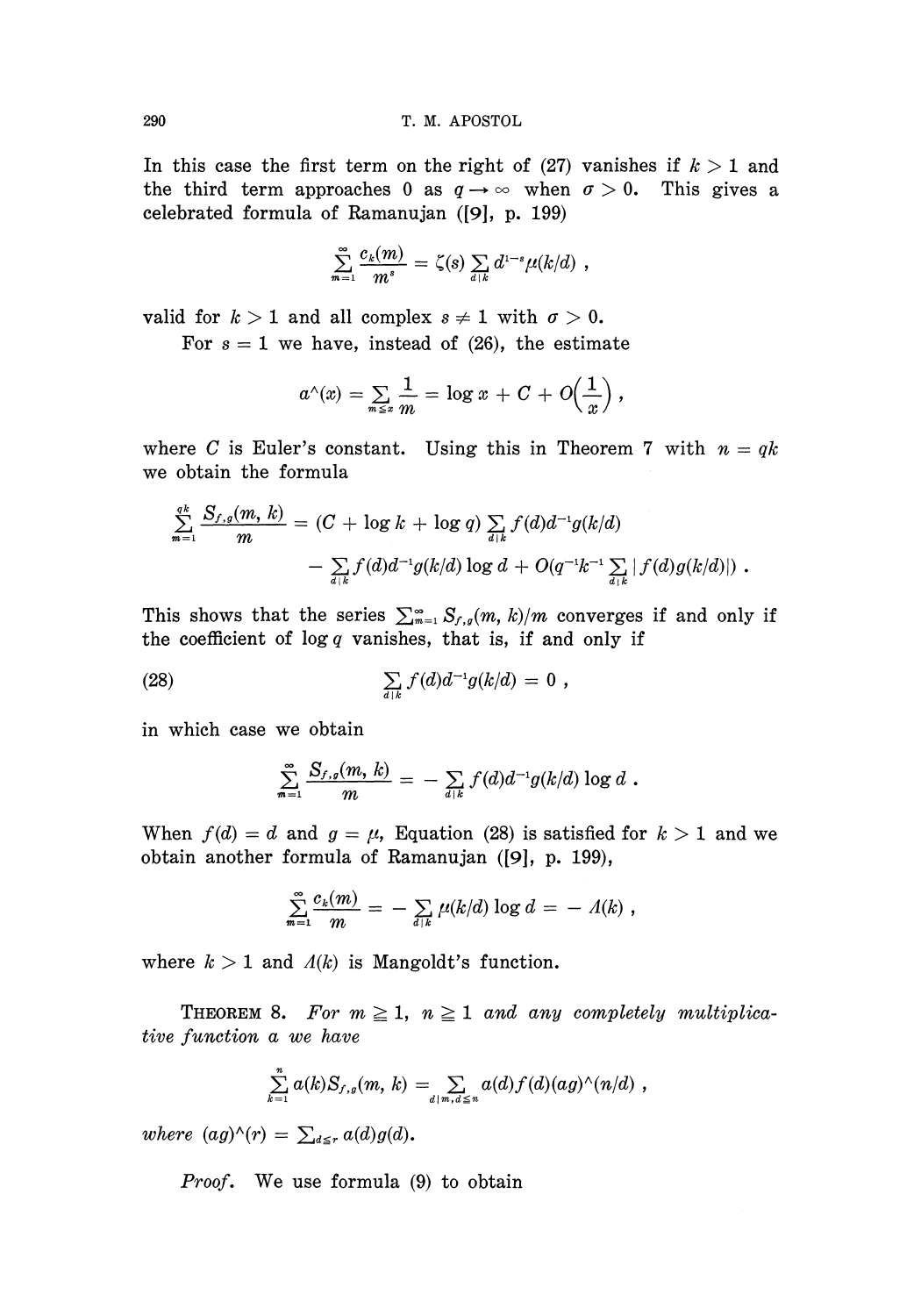$$
\sum_{k=1}^{n} a(k) S_{f,g}(m, k) = \sum_{k=1}^{n} a(k) \sum_{d|k} w_m(d) g(k/d) = \sum_{d=1}^{n} a(d) w_m(d) \sum_{q \leq m/d} a(q) g(q)
$$
  
= 
$$
\sum_{d=1}^{n} a(d) \alpha_{m,d} f(d) (ag)^{\wedge} (n/d) = \sum_{d|m,d \leq n} a(d) f(d) (ag)^{\wedge} (n/d) .
$$

EXAMPLES. In Theorem 5 of [1] it was shown that

(29) 
$$
\sum_{k=1}^{\infty} \frac{S_{f,g}(m, k)}{k^s} = G(s) \sum_{d \mid m} f(d) d^{-s}
$$

for each *s* for which the Dirichlet series  $G(s) = \sum_{r=1}^{\infty} g(r)r^{-s}$  is con vergent. We ban derive this also from Theorem 8 and obtain a for mula for the partial sums of the series on the left.

Taking  $a(n) = n^{-s}$  we have

$$
(ag)^{\wedge}(x) = \sum_{r \leq x} g(r)r^{-s} = G(s) - \sum_{n>x} g(r)r^{-s}
$$

if the series for *G(s)* converges. Using this in Theorem 8 and taking  $n = qm$  we find

$$
\sum_{k=1}^{q^m} \frac{S_{f,g}(m,\,k)}{k^s} \,=\, G(s) \sum_{d \,|\, m} f(d) d^{-s} \,-\, \sum_{d \,|\, m} f(d) d^{-s} \sum_{r > q^m/d} g(r) r^{-s} \,\,.
$$

Letting  $q \rightarrow \infty$  we obtain (29).

In the special case with  $f(d) = d$ ,  $g = \mu$ , we have

$$
G(s) \, = \, \sum_{r=1}^\infty \frac{\mu(r)}{r^s} \, = \frac{1}{\zeta(s)} \quad {\rm for} \quad R(s) > 1 \,\, .
$$

This series also converges for  $s = 1$  and  $G(1) = 0$ . Also,

$$
\sum_{d|m} f(d) d^{-s} = \sum_{d|m} d^{1-s} = \sigma_{1-s}(m) .
$$

In this case (29) gives another formula of Ramanujan ([9], p. 185)

$$
\sum_{k=1}^{\infty} \frac{c_k(m)}{k^s} = \frac{\sigma_{1-s}(m)}{\zeta(s)}
$$

valid for  $R(s) > 1$  and also for  $s = 1$ .

5. An extension of Smith's determinant. For any arithmetical function  $f$ , let

$$
f^*(r) = \sum_{d|r} f(d) ,
$$

and let  $A = [f^*(m, k)]$  be the  $n \times n$  matrix whose m, k entry is the value of  $f^*$  at the greatest common divisor  $(m, k)$  of m and k. H. J. S. Smith [10] proved the determinant formula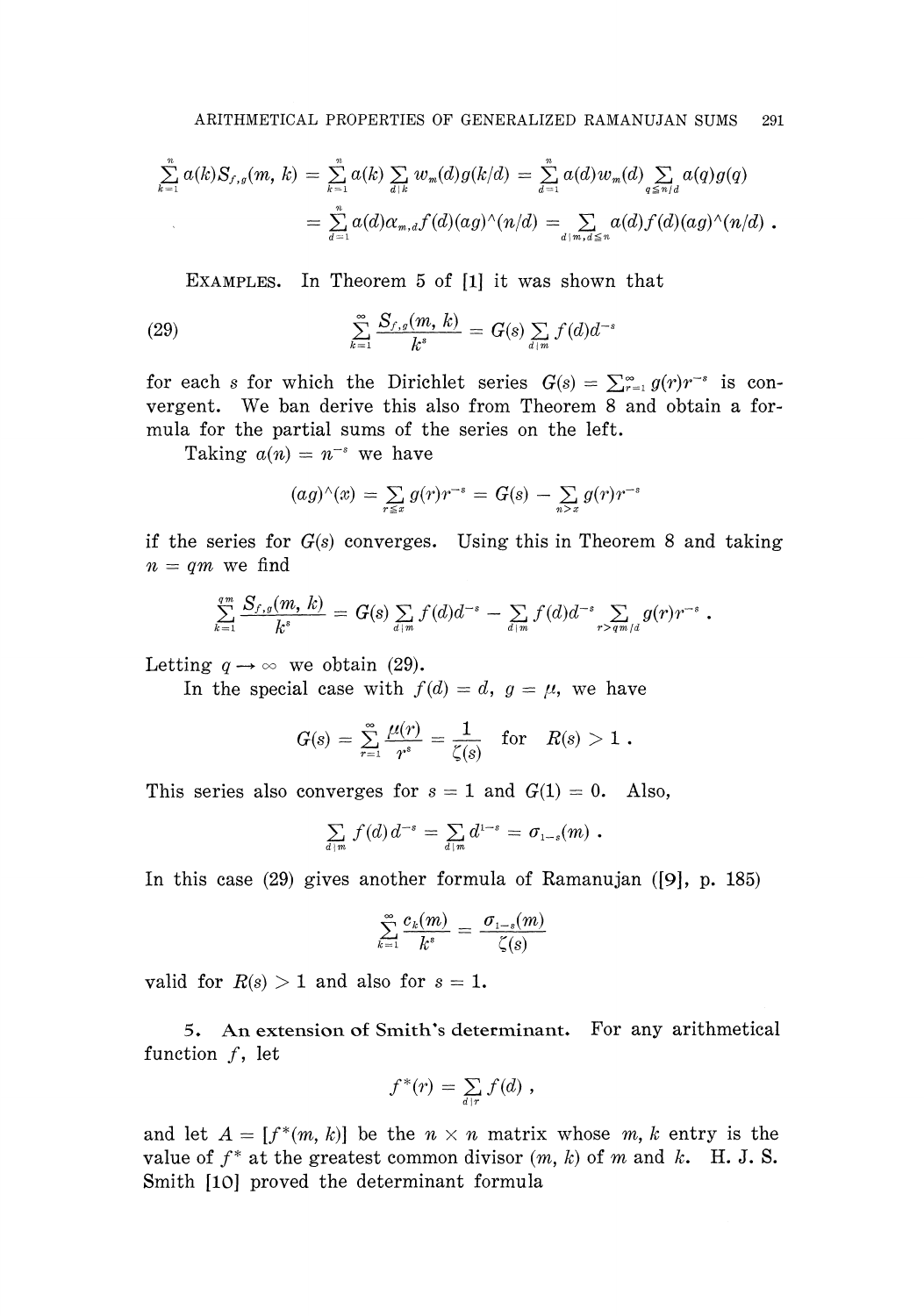(30) 
$$
\det A = f(1) f(2) \cdots f(n) .
$$

Dickson ([3], pp. 122-129) reports on several papers by Catalan, Cesaro, Gegenbauer, Mansion, and others, devoted to proofs and extensions of (30). D. H. Lehmer [5] also generalized (30) to higher-dimensional determinants.

A simple proof of (30), suggested by Pólya and Szegö (see [8], p. 330), is based on the observation that  $A = BC^t$ , where *B* and *C* are lower triangular  $n \times n$  matrices with det  $B = f(1) f(2) \cdots f(n)$ and det  $C = 1$ . This section extends this proof to provide the following new generalization of (30).

**THEOREM 9.** Let A be the  $n \times n$  matrix whose m, k entry is  $S_{f,g}(m,$ *Then we have* 

(31) 
$$
\det A = f(1)f(2) \cdots f(n)g(1)^{n}.
$$

*Proof.* We express the  $n \times n$  matrix A as a product,  $A =$  $B(f)C(g)^t$ , where  $B(f)$  and  $C(g)$  are lower triangular  $n \times n$  matrices given by

$$
B(f) = [\alpha_{m,k}f(m)], \qquad C(g) = [\alpha_{m,k}g(m/k)].
$$

Then  $m, k$  entry of  $B(f)C(g)^t$  is equal to

$$
\sum_{r=1}^n \alpha_{m,r} f(r) \alpha_{k,r} g(k/r) = \sum_{r \mid m,r \mid k} f(r) g(k/r) = S_{f,g}(m, k) ,
$$

so  $A = B(f)C(g)^t$ , as asserted. Since det  $B(f) = f(1) \cdots f(n)$  and det  $C(g) = g(1)^n$ , we obtain (31).

EXAMPLE. When  $f(n) = n$  and  $g = \mu$ , we obtain the following formula for the determinant of the  $n \times n$  matrix whose  $m, k$  entry is the Ramanujan sum  $c_k(m)$ :

$$
\det [c_k(m)] = n! .
$$

## **REFERENCES**

1. Douglas R. Anderson and T. M. Apostol, *The evaluation of Ramanujan's sum and generalizations,* Duke Math. J., 20 (1953), 211-216.

3. L. E. Dickson, *History of the Theory of Numbers,* Vol. 2, Chelsea, New York, 1952.

5. D. H. Lehmer, *The p dimensional analogue of Smith's determinant,* American Math. Monthly, 37 (1930), 294-296.

6. Charles A. Nicol, *On restricted partitions and a generalization of the Euler φ number and the Moebius function,* Proc. Nat. Acad. Sci., 39 (1953), 963-968.

<sup>2.</sup> Tom M. Apostol, *Calculus,* Vol. II, Second Edition, Blaisdell, Waltham, Mass., 1969.

<sup>4. 0.</sup> Holder, *Zur Theorie der Kreisteilungsgleichung Km(x) =* 0, Prace Matematyczno Fizyczne, 43 (1936), 13-23.